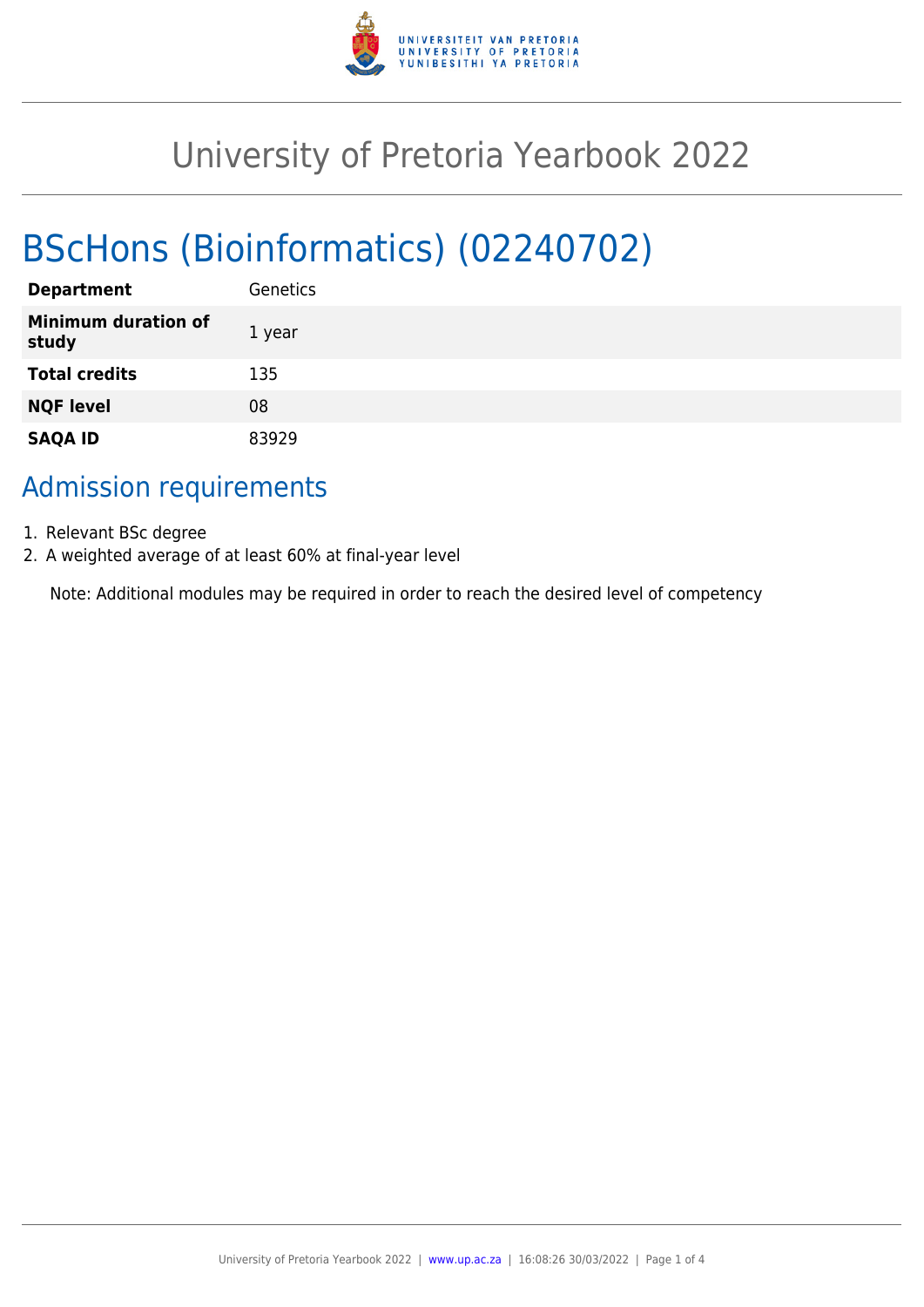

# Curriculum: Final year

# **Minimum credits: 135**

Core credits: 120 Elective credit: 15

#### **Additional information:**

Students with degrees in biological sciences should choose BME 780 as an elective. Students from computer science and other related backgrounds should choose BIF 704. Other additional modules may be prescribed for non-degree purposes to address shortcomings in a candidate's undergraduate training.

# **Core modules**

# **Bioinformatics theory and applications 701 (BIF 701)**

| <b>Module credits</b>         | 30.00                                      |
|-------------------------------|--------------------------------------------|
| <b>NQF Level</b>              | 08                                         |
| <b>Prerequisites</b>          | No prerequisites.                          |
| <b>Contact time</b>           | 2 lectures per week, 2 practicals per week |
| <b>Language of tuition</b>    | Module is presented in English             |
| <b>Department</b>             | Biochemistry, Genetics and Microbiology    |
| <b>Period of presentation</b> | Year                                       |

#### **Module content**

General concepts in bioinformatics; sequence motifs and features; sequence databases; common bioinformatics tools; programming in Python; the bioinformatics toolkit for Python; pairwise and multiple sequence alignments; genome analysis; data visualisation; specialised statistics for bioinformatics; specialised algorithms for bioinformatics; nucleic acid modelling; transcription analysis; microarray data analysis; genome annotation; phylogenetics; mapping and markers; structural modelling.

# **Trends in bioinformatics and literature seminar 702 (BIF 702)**

| <b>Module credits</b>         | 15.00                                   |
|-------------------------------|-----------------------------------------|
| <b>NQF Level</b>              | 08                                      |
| <b>Prerequisites</b>          | No prerequisites.                       |
| <b>Contact time</b>           | 1 lecture per week                      |
| <b>Language of tuition</b>    | Module is presented in English          |
| <b>Department</b>             | Biochemistry, Genetics and Microbiology |
| <b>Period of presentation</b> | Year                                    |

#### **Module content**

Study and discussion of topical research results from recent scientific publications.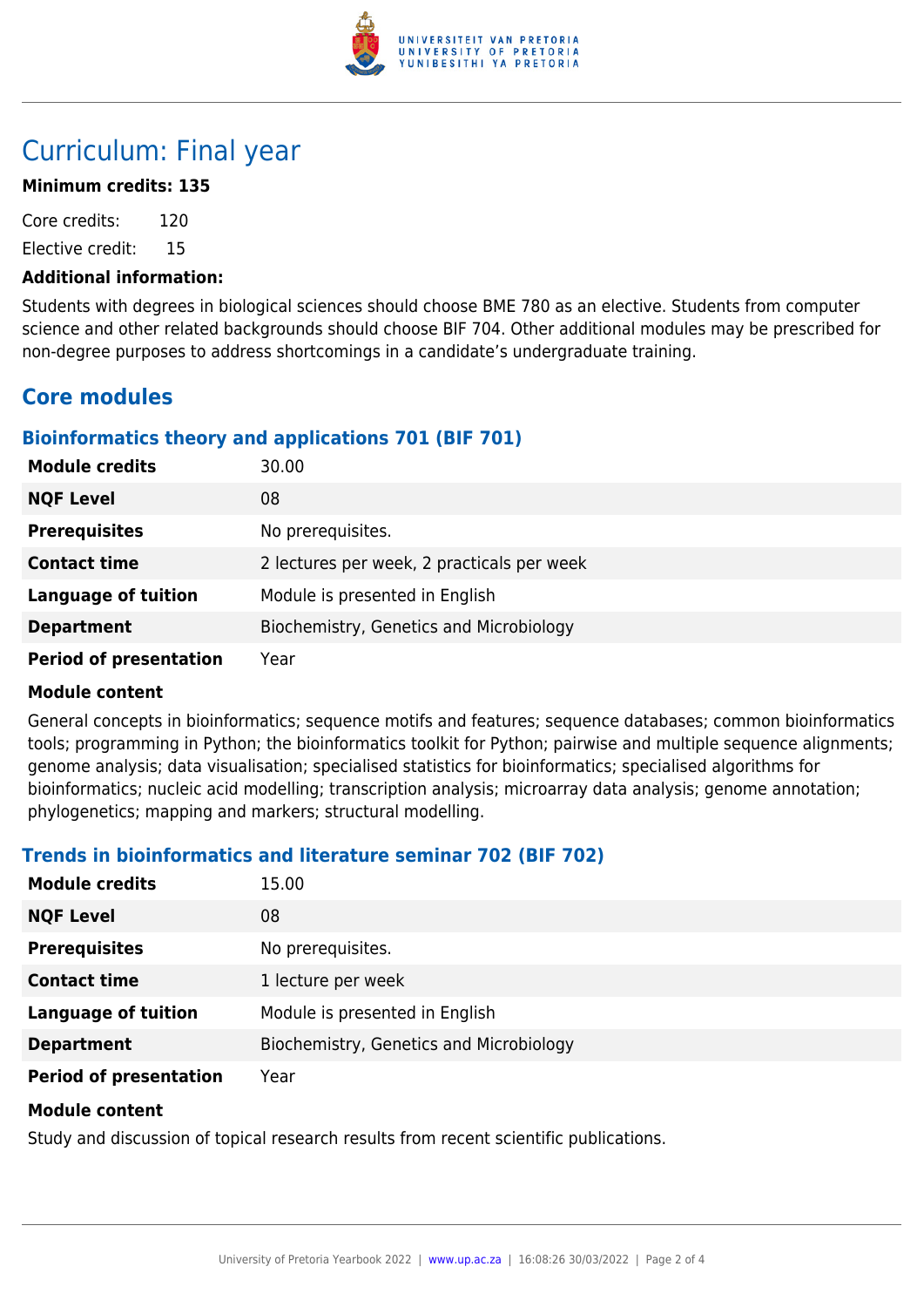

# **Research project and report 703 (BIF 703)**

| <b>Module credits</b>         | 60.00                                   |
|-------------------------------|-----------------------------------------|
| <b>NQF Level</b>              | 08                                      |
| <b>Prerequisites</b>          | No prerequisites.                       |
| <b>Contact time</b>           | 1 other contact session per week        |
| <b>Language of tuition</b>    | Module is presented in English          |
| <b>Department</b>             | Biochemistry, Genetics and Microbiology |
| <b>Period of presentation</b> | Year                                    |

# **Molecular and cellular biology 721 (MLB 721)**

| <b>Module credits</b>         | 15.00                                   |
|-------------------------------|-----------------------------------------|
| <b>NQF Level</b>              | 08                                      |
| <b>Prerequisites</b>          | No prerequisites.                       |
| <b>Contact time</b>           | 2 discussion classes per week           |
| <b>Language of tuition</b>    | Module is presented in English          |
| <b>Department</b>             | Biochemistry, Genetics and Microbiology |
| <b>Period of presentation</b> | Year                                    |

#### **Module content**

Principles and applications of recombinant DNA, and other novel molecular and genomics technologies, to address questions in the biological sciences and/or biotechnology. Strong emphasis is placed on the principles of research planning, including identifying suitable research objectives, formulating a research strategy and understanding the relevance and feasibility of research. The module is assessed by means of a research project proposal, conceived and formulated by each student. The proposal must focus on the use of molecular technologies in addressing realistic questions in biology and/or biotechnology. There is also an oral defense of the project proposal.

This module is jointly presented in the Departments of Biochemistry, Genetics and Microbiology and Plant and Soil Sciences.

# **Elective modules**

# **Introduction to molecular biology for bioinformatics 704 (BIF 704)**

| <b>Module credits</b>         | 15.00                                   |
|-------------------------------|-----------------------------------------|
| <b>NQF Level</b>              | 08                                      |
| <b>Prerequisites</b>          | No prerequisites.                       |
| <b>Contact time</b>           | 1 lecture per week                      |
| <b>Language of tuition</b>    | Module is presented in English          |
| <b>Department</b>             | Biochemistry, Genetics and Microbiology |
| <b>Period of presentation</b> | Year                                    |